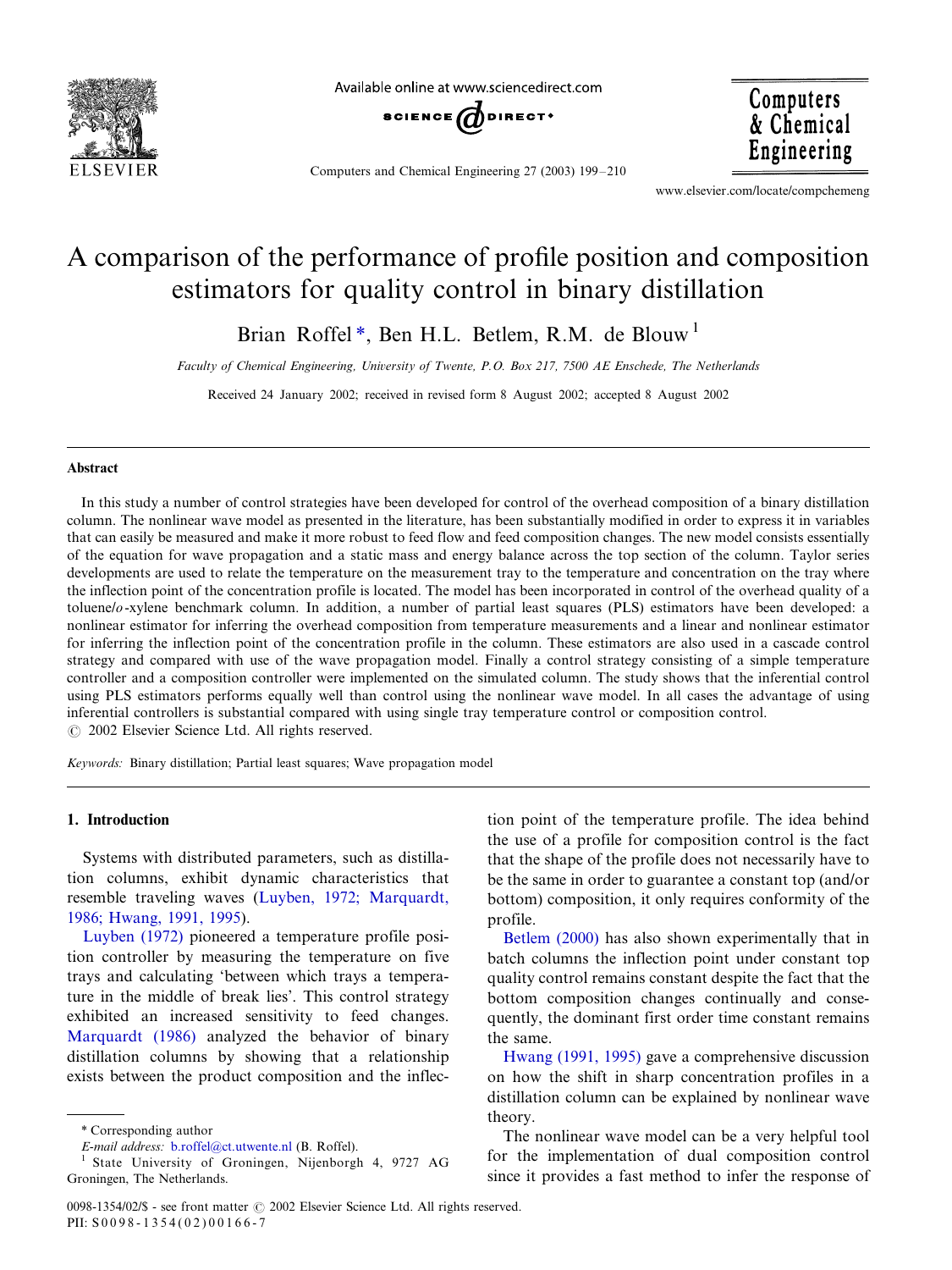| Nomenclature     |                                                              |
|------------------|--------------------------------------------------------------|
| $\overline{A}$   | constant in Antoine equation                                 |
| B                | constant in Antoine equation                                 |
| D                | molar distillate flow                                        |
| dy/dx            | derivative of vapor-liquid equilibrium relationship          |
| $\overline{F}$   | molar feed flow rate                                         |
| H                | molar enthalpy                                               |
| K                | ratio between partial component pressure and system pressure |
| L                | molar liquid flow rate                                       |
| $\boldsymbol{M}$ | molar holdup                                                 |
| $\boldsymbol{N}$ | total number of trays                                        |
| $\boldsymbol{p}$ | Pressure                                                     |
| q                | vapor fraction of the feed                                   |
| $\varrho$        | heat released in the condensor                               |
| r                | ratio between molar vapor and liquid holdup                  |
| $\overline{S}$   | dimensionless spatial coordinate                             |
| t                | time or score                                                |
| T                | temperature                                                  |
| $\boldsymbol{u}$ | wave propagation velocity                                    |
| V                | molar vapor flow                                             |
| $\mathcal{X}$    | mole fraction light component                                |
| $\mathcal{Y}$    | vapor fraction light component                               |
| z                | feed fraction light component                                |
| Δ                | difference between two sides of shock wave                   |
| Subscipts        |                                                              |
| LD               | liquid distillate                                            |
| LS               | liquid on representative tray                                |
| m                | measurement                                                  |
| S                | spatial coordinate of representative tray                    |
| <b>VS</b>        | vapor flow on representative tray                            |
|                  |                                                              |

product compositions to feed composition and feed flow changes. It is, therefore, not surprising that various control applications have been reported in the literature [\(Gilles & Retzbach, 1980, 1983; Balasubramhanya &](#page--1-0) [Doyle, 1997, 2000; Han & Park, 1993; Shin, Seo, Han &](#page--1-0) [Park, 2000](#page--1-0)). The latter two authors implement the nonlinear wave model in a dual composition Generic Model Control framework. In all cases the authors report that the control strategy based on the nonlinear wave model outperforms all other tested control strategies.

Another interesting approach to control the top and/ or bottom composition in distillation columns is the use of a Partial Least Squares estimator for composition control [\(Mejdell & Skogestad, 1991; Kano, Miyazaki,](#page--1-0) [Hasebe & Hashimoto, 2000](#page--1-0)).

Mejdell proposed three estimators for the composition, (i) an estimator using 12 weighted column temperatures, (ii) an estimator using logarithmic transformation of the composition and no weighting on the temperatures and (iii) an estimator using logarithmic transformations on temperatures and composition. Kano et al. carried out a comprehensive study

of dynamic Partial Least Squares (PLS) for composition estimation and concluded that the estimation of column top and bottom quality should be based on reflux flow rate, reboiler heat duty, pressure and multiple tray temperatures. The cascade control system studied consisted of inner temperature control loops and outer inferential composition control loops. No feedback on actual composition was, however, included in the control strategy.

In this study the nonlinear wave model will be revisited, the model is formulated such that it is dependent on easily measurable variables. The problem of maintaining a constant inflection point of the concentration profile is reduced to proper estimation of the vapor and liquid flow and of the concentration and temperature on the tray, where the inflection point of the concentration profile is located. It will be shown that several, relatively simple models can be developed to accomplish estimation of concentration and temperature. In addition, it will be shown that using the nonlinear wave model in a cascade composition control structure provides the advantage of fast response of the controlled variable.